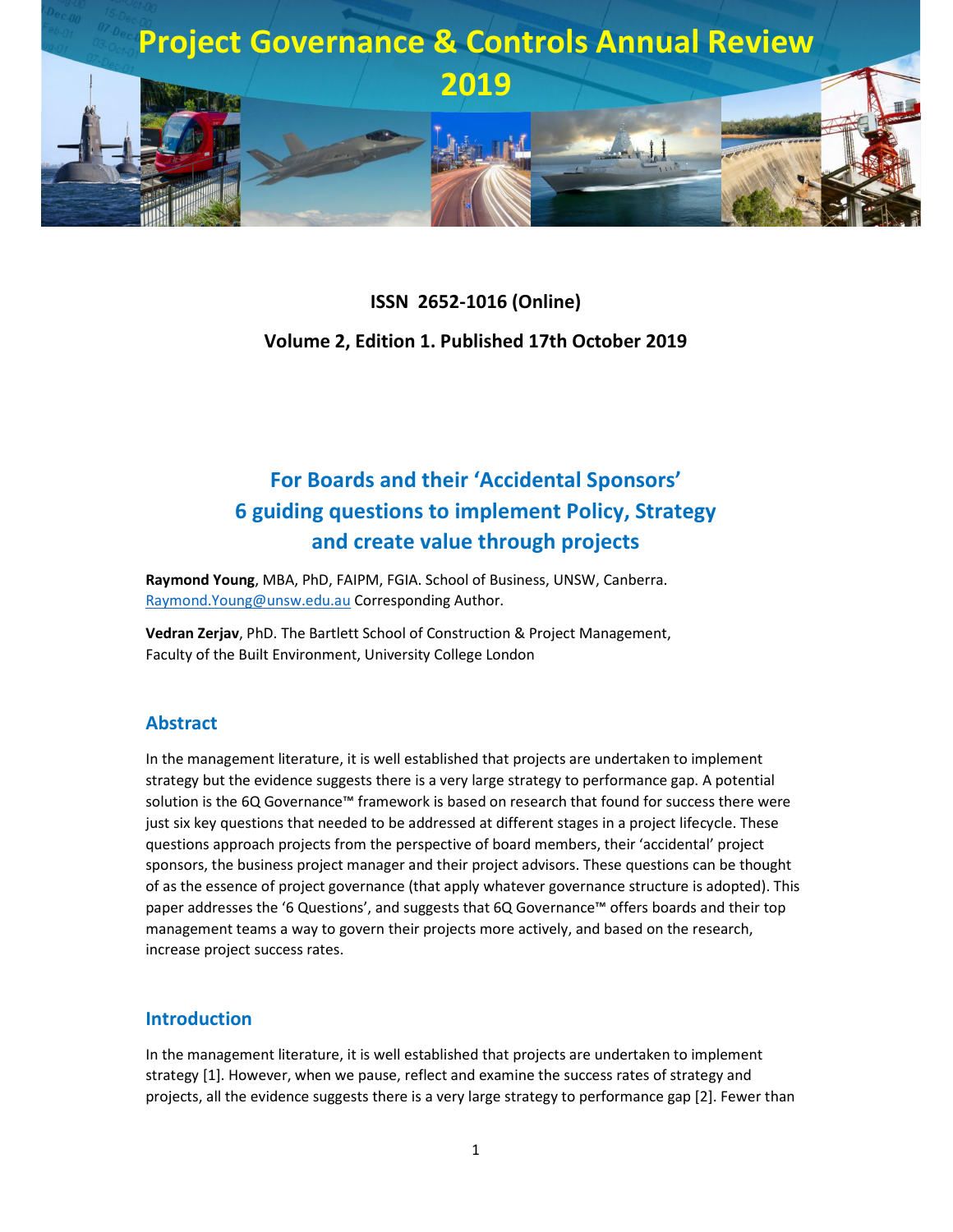10% of strategies are fully implemented [3], most large projects fail to live up to expectations [4] and between half to two thirds of projects either fail outright or deliver no discernible benefits [5]. This result appears to be no better in the public sector where hundreds of billions of dollars are invested annually in projects that contribute little to policy goals [6].

- For small businesses ineffective strategy contributes to the problem of 50% surviving no longer than 5 years and 64% surviving less than 10 years [7].
- Poor strategy in large businesses results in underperformance. Booz Allen Hamilton found in a five year study of under-performing US organisations [8] that 60% of the value destroyed was due to strategic errors, 27% to operational errors and 13% to compliance problems.
- In the public sector, strategy is a confused concept [9] and we often talk about policy instead. A study of the State of Victoria in Australia, normally considered an exemplar, found \$100B had been invested into projects over a 10 year period without any evidence any high level policy goals had improved [10]. A follow up study in the State of NSW also in Australia suggested that more generally, only one in five policy goals are positively impacted [6].

There is a paradox in project management: Project management is a mature discipline but following the standard guidelines does not automatically lead to success. There is widespread confusion [11] between project management success (on-time on-budget) and project success (realisation of business benefits) and most project management books incorrectly imply that one will lead to another.

What most project management books overlook is that projects rarely succeed in realising their expected benefits without top management support [12], [13]. These books provide little to no guidance for top managers and as a result, top managers are often not sure how to govern their projects to succeed. A complicating factor is that top managers seldom consider projects to be a matter of direct concern [14].

However, it is neither practical nor desirable for top managers to be overly hands-on at the project level. The key is to get the right input at the right time through the project governance process. Boards and their delegates need to know how to 'steer' their projects to success [15]. This insight informed the development of an international standard ISO38500 and HB280: a Handbook for boards and their senior managers on how to govern ICT projects to succeed [15], [16]. The HB280 approach has been tested with an international dataset to prove it works [17], has been trademarked as the 6Q Governance™ framework to improve memorability and is in the process of being disseminated more widely as a book to be published by Wiley.

The 6Q Governance™ framework is based on research that found for success there were just six key questions that needed to be addressed at different stages in a project lifecycle. These questions approach projects from the perspective of board members, their 'accidental' project sponsors, the business project manager and their project advisors. These questions can be thought of as the essence of project governance (that apply whatever governance structure is adopted).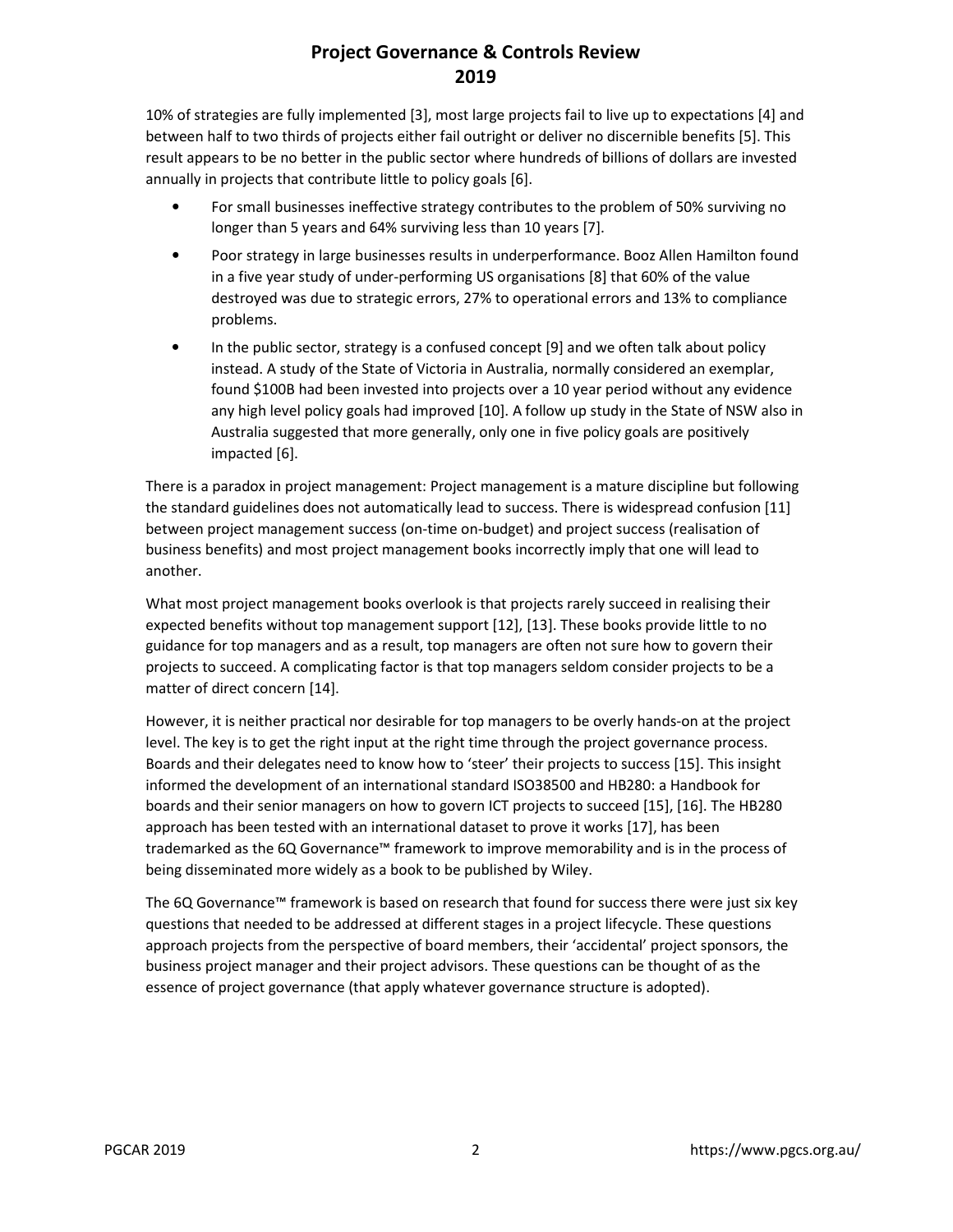#### **Literature**

Project governance has received a lot of attention in the academic literature [18] since it first appeared around the year 2000 [19], [20]. However, the literature on project governance is not mature. Ahola et al.'s [18] literature review on project governance found only 19 key articles and they concluded there was a lack of consensus on what actually constituted project governance. More recently Musawir et al. [21, p. 1659] and Simard, Aubry and Laberge [22] updated the literature and came to the same conclusion "there is generally a lack of consensus on a single definition of project governance". As a result, there is a lack of agreement on what constitutes an effective project governance framework.

Currently there are project governance guidelines from project management organisations [23]– [28], the IT audit industry [29] and Standards organisations [30]. However, the awareness and adoption of these project governance guidelines in practice has been sporadic. Furthermore, there is hardly any theory explaining why project governance guidelines should work in practice. One problem is that there is no logic to most project governance guidelines to make them memorable enough for use and few have been tested to see if compliance leads to better results. The two exceptions to this are Joslin and Muller [31] and Young et al. [17]. Joslin and Muller test a project governance model derived from the UKs Association for Project Management [23] and report a small but significant correlation between project governance structure and project success [31]. However they did not specify in detail how project governance should be implemented in practice. In contrast Young et al. present a process model of project governance questions that logically relate to different times in the project lifecycle and they have tested these questions against an international dataset and found there is good correlation between these six questions and project success [17].

The remainder of this paper presents the governance framework developed and tested by Young et al. [17].

## **6 Guiding Questions**

The six project governance questions can be used by a board, project sponsor or their advisors to make sense of any given number of projects in their organization and steer a project to success. These six questions were derived by rigorously looking at both successful and unsuccessful projects and asking what could a project sponsor have done to improve the business outcome. The questions are presented schematically in Figure 1 below and each question is elaborated in more detail in the text to follow.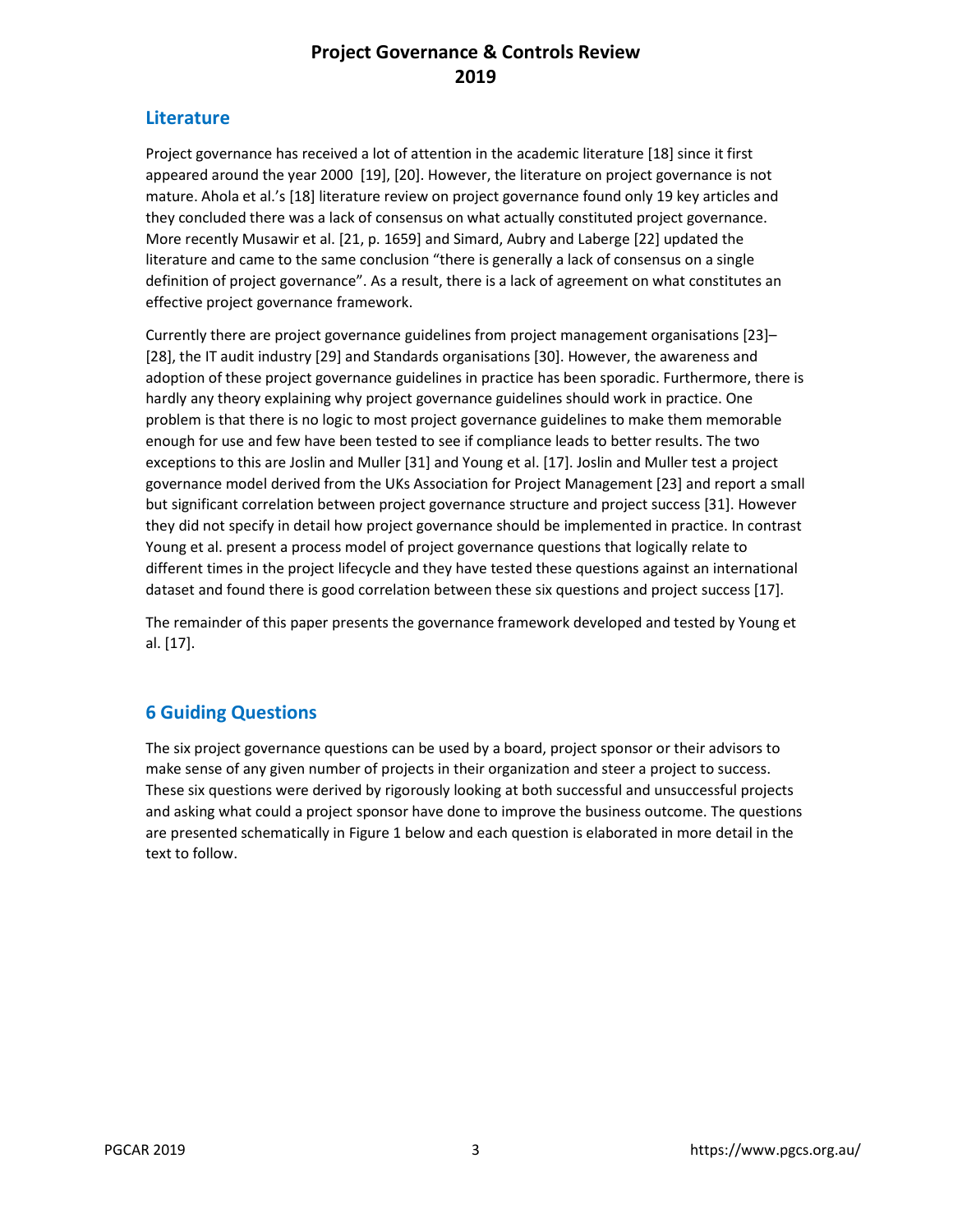|                                        | Q2: How much change is<br>required?  |                                      |                                  |  |
|----------------------------------------|--------------------------------------|--------------------------------------|----------------------------------|--|
| Q1: What is the<br>desired<br>outcome? | Q3: Who<br>should be<br>the sponsor? | Q4: How do<br>we measure<br>success? | Q6: Monitor: are<br>we on track? |  |
|                                        | Q5: Do we have the right<br>culture? |                                      |                                  |  |

**Figure 1: 6Q Governance™ questions** 

#### **Q1. What is the desired outcome?**

Effective project governance requires clarity on the desired outcome. The first 6Q Governance™ question (Q1) is to clarify the link between business outcomes, benefits and strategy. Research suggests that projects are funded without a business case 33% of the time [32]. In addition to this, 27% of the time project sponsors admit that they exaggerate the benefits in order to get funding [33]. The implication is that at best, only 40% of projects have any clarity on the desired business outcome. The problem is that the business case is commonly treated as a hurdle to be jumped rather than than as the first opportunity to seriously evaluate where effort should be directed. It is up to the board and the top management team to call out such behaviour and impose more rigorous discipline to investment decisions.

#### **Q2. How much change is required?**

The second 6Q Governance™ question (Q2) is to make an assessment on how much behavioural change is required to realise to desired benefits. The first 6Q Governance™ question (Q1), is to seek clarity on what benefit is being targeted. The second 6Q Governance™ question (Q2), is to evaluate whether the benefit can be realised or not. Recall that half to two thirds of projects either fail outright or deliver no discernible benefits [5] hence, the biggest risk of any project is that the benefits will not be realised and the strategy/policy not be implemented effectively. It is the responsibility of those charged with the governance of the project to focus on this overarching risk because those at the project management level need to focus on the on-time on-budget delivery of an output which is not the same thing as the realisation of benefits.

The particular insight of Q2, is to recognise that benefits are generally achieved through organisational and behavioural change. It is relatively easier to deliver a new output e.g. software, road, bridge. It is much harder to get people to change to use the output in a way that the desired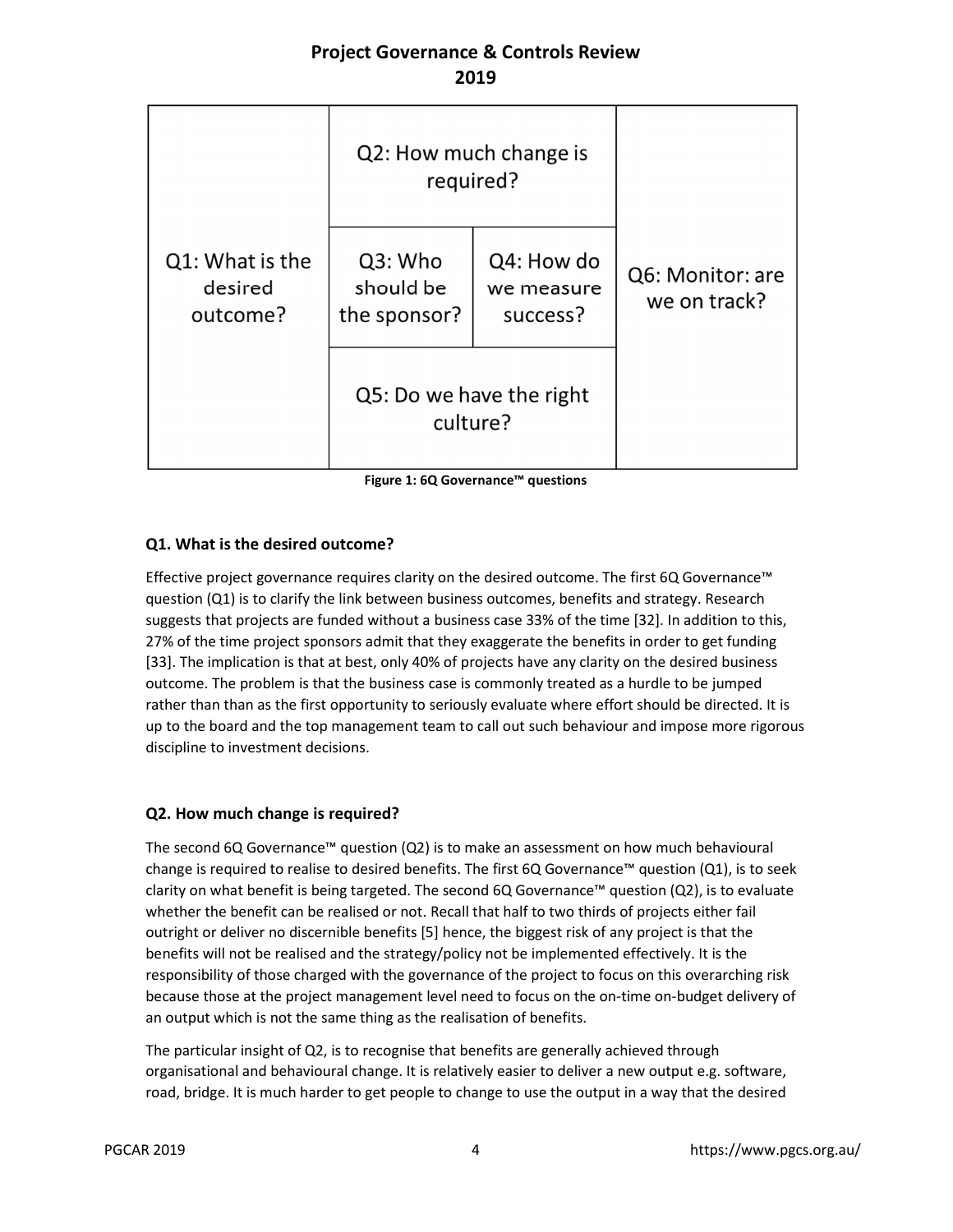benefits are realised. It is a common error to define a project too narrowly around the delivery of an output and forget about the need to promote behaviour change. KPMG conducted a study and found that change is considered only 40% of the time [34]. This is not appropriate. If it is going to be too difficult to get people to change their behaviour, then there will be times that it is better to defer or even not to start a project.

#### **Q3. Who should be the Sponsor?**

The third 6Q Governance™ question (Q3), is to ensure we have the right sponsor for the project. The sponsor is important because projects depend on behavioural change for success. The right project sponsor must be personally committed to pushing through the necessary changes and will have the authority to influence the key stakeholders.

Assessing the commitment of the sponsor is necessarily very subjective. The sponsor will generally appear very enthusiastic and committed at the time a project is presented for funding. The board, or its delegates, need to assess whether the sponsor is lying or deceiving himself/herself. Imagine for example it were possible to put a very large dipstick into the sponsor and then pull it out to find out how much BS had been presented. If the sponsor passes this subjective test, the project can proceed, but if it does not then it is likely the project will suffer from a lack of top management support and eventually fail.

A project should not proceed until the right sponsor has been found. The right sponsor will personally intercede to resolve issues as they arise and use his/her own political capital to influence the key stakeholders to make the necessary changes for the desired benefits to be realised. The larger the scale of change required (Q2), the more influential and committed the sponsor needs to be.

#### **Q4. How do we measure success?**

The fourth 6Q Governance™ question ( $Q4$ ), is to determine how success will be measured. It is important to do this before a project commences because a powerful project sponsor will instinctively change the success measure to match whatever is achieved. It is important to have a success measure in place that will alert the board if a project turns out to be unlikely to achieve the desired benefits. The success measure that is chosen should motivate both the sponsor and key stakeholders.

Sometimes it will be possible to address Q3 and Q4 at the same time. For example it might be possible to gauge sponsor commitment by asking if s/he is willing to link his/her annual bonus to the successful realisation of the desired benefits. This is a common technique in the financial sector because here money is a strong motivator. In the public sector a different approach may be required. For example, a status incentive might be offered such as a knighthood if someone can pull something off.

#### **Q5. Do we have the right culture?**

The fifth 6Q Governance™ question (Q5), is to ask whether there is the right culture to ensure all the relevant information is being reported. The insight underpinning this question is that all projects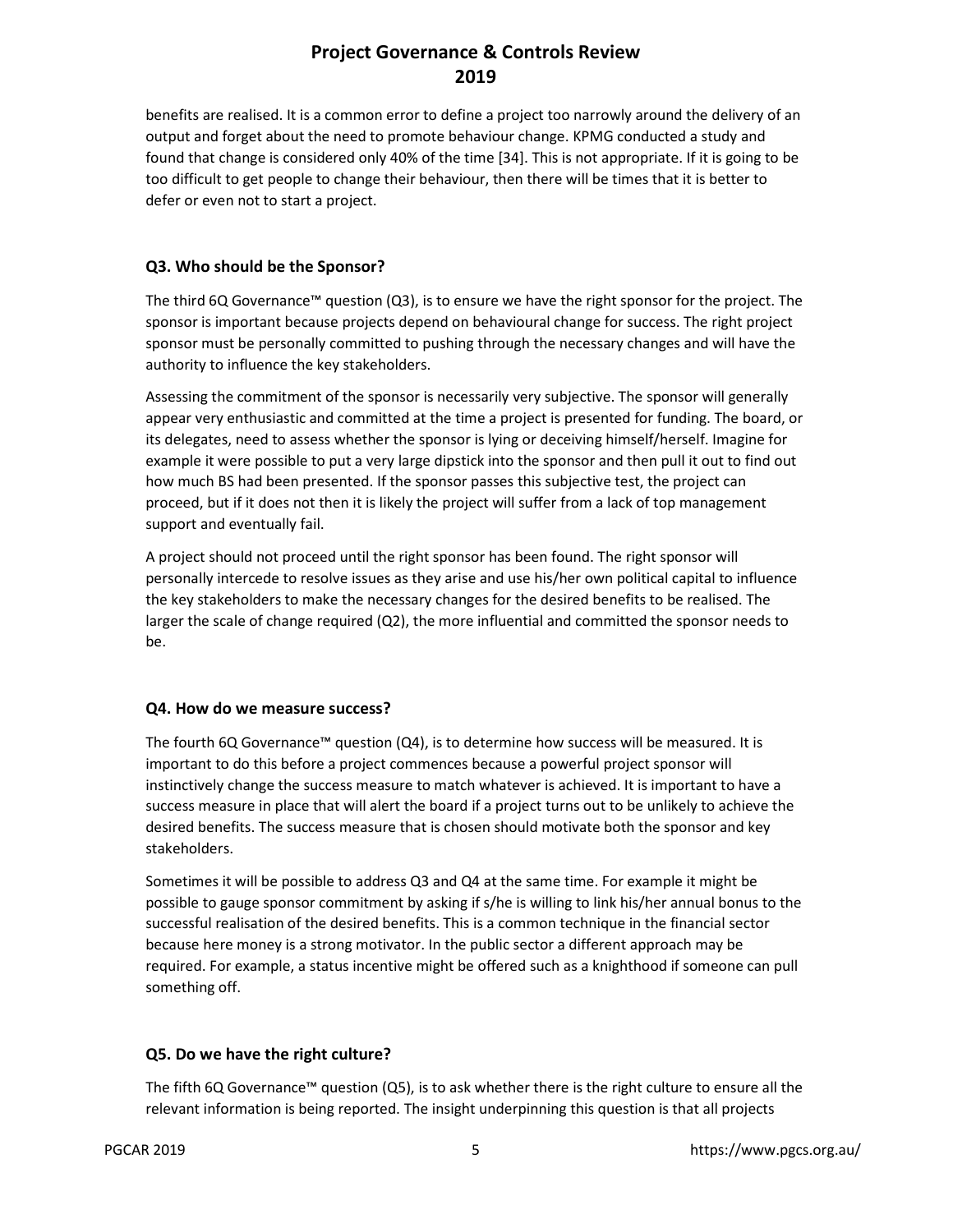operate with varying degrees of uncertainty and success is dependant on the teams ability to adapt and change plans to respond to emergent issues arising in the project [35]. Therefore there needs to be a culture where all stakeholders feel free to raise issues as they emerge when they sense the benefits may be affected. The culture is shaped by the response of the sponsor and project manager to potentially bad news. If unexpected information is welcomed and explored staff will continue to raise issues as they arise. If the culture is not right, information will not be as freely volunteered. Another way to express Q5 is 'are we getting all the relevant information?'

#### **Q6. Monitor: are we on track?**

The sixth 6Q Governance™ question (Q6), is related to Q1 and Q4: are we on track to realising the benefits? The literature suggests only 13% of the time are projects tracked through to benefits realisation [34]. Similarly, in a preliminary survey conducted for this research none of the board members interviewed have stated they have an effective process to cancel failing projects. Q6 should be asked everytime the steering committee meets and there has to be the willingness to intercede to change the scope or cancel a project.

### **When during the project do you ask the 6Q Governance™ questions?**

Young et al. [17] analysed whether the six project governance questions correlated with project success. They also asked when in the project lifecycle the 6Q Governance™ questions most correlated with success (initial, early, middle or late stage of a project). Their results are reproduced in Table 1 and discussed below. The key detail in Table 1 is the number of asterisks in each cell which indicate how strong the correlation is with project success:

- \*\*\* denotes significance at a 1 percent level,
- \*\* denotes significant at 5 percent level, and
- \* denotes significance at 10 percent level.

The numbers in Table 1 are correlation coefficients and they give an indication of the strength of the relationship with project success; however, they will not be discussed in this paper.

|                    | <b>Stage of project</b> |           |               |            |              |
|--------------------|-------------------------|-----------|---------------|------------|--------------|
| Governance         | <b>Initial</b>          | Early     | <b>Middle</b> | Late       | <b>Total</b> |
| Question           |                         |           |               |            |              |
| Q1 Vision          | $0.275*$                |           |               | $0.207**$  |              |
| Q2 Change          | $0.285*$                | $0.451**$ | $0.311*$      |            | $0.371***$   |
| Q3 Sponsor         | $0.333**$               |           |               |            |              |
| Q4 Success Measure |                         |           |               | $0.264*$   |              |
| Q5 Culture         |                         |           |               |            | $0.522***$   |
| Q6 Monitor         |                         |           | $0.671***$    | $0.507***$ |              |

**Table 1: Correlation coefficients of Project Governance constructs against project success**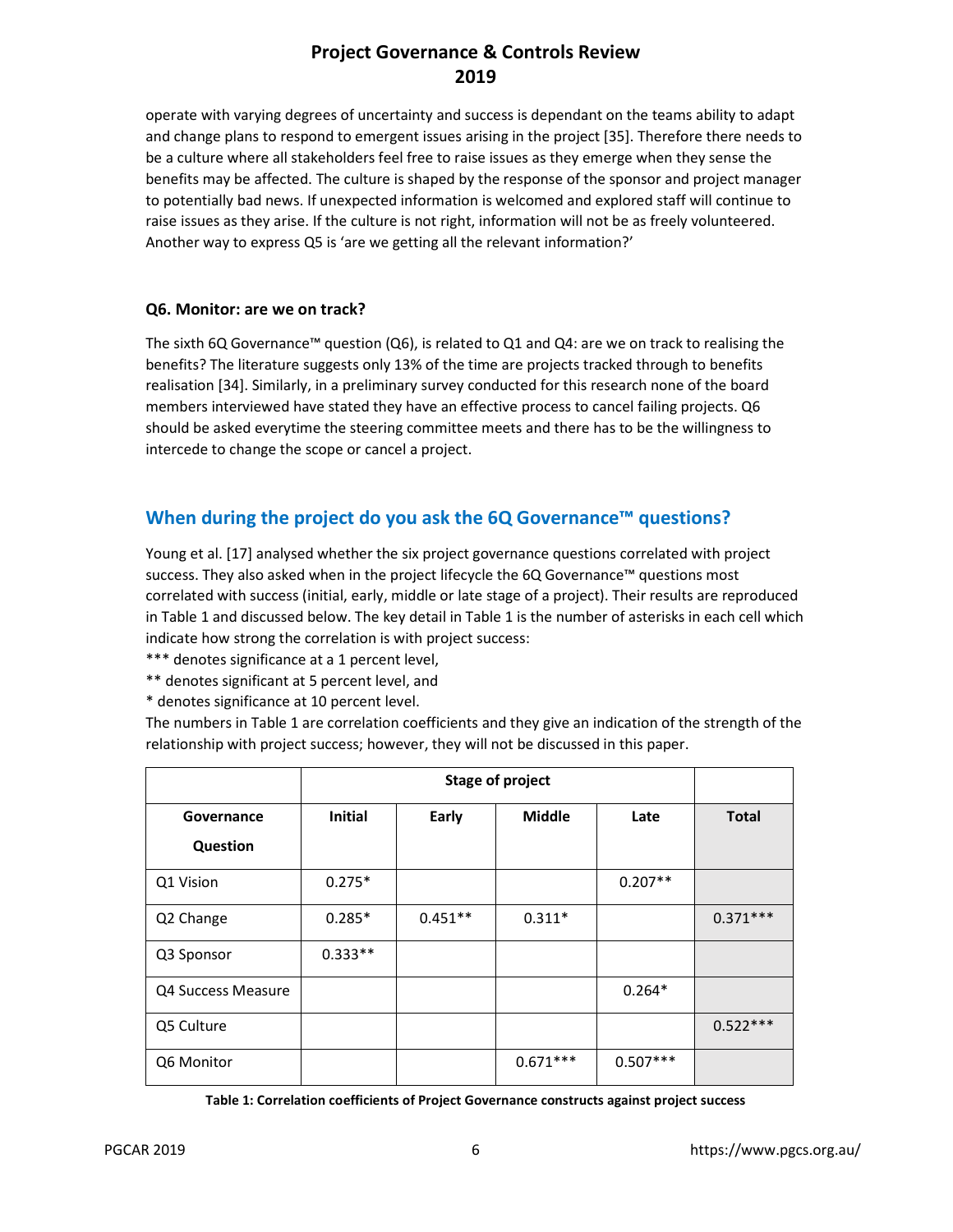#### **Initial stage of a project**

Q1, Q2 and Q3 were found to be the most significant project governance mechanisms at the initial stage of the project. The implication is that it is important to appoint a sponsor that will drive organisational understanding to the point of agreement with a vision and gaining acceptance of the need for change. Note that 'agreement with the project vision' is more important than 'understanding the project vision' a finding quite different to that advocated by the project management and change management literatures [36]. This is an important finding because it contrasts with the existing literature which emphasises project methodologies and tools rather than trust and competence of leaders at all levels. Project success in the initial stage requires sensemaking in an organisation rather than project planning or communicating of the vision (for understanding).

#### **Initial-Early-Middle stages of a project**

Q2 is an important project governance mechanism for success from the initial stage through to the middle stage of the project. Specific factors are managing change, trust in business unit leaders, and responding quickly to change issues. This research provides quite a clear picture that 'they are all change projects' and they need to be governed accordingly.

#### **Middle-Late stages of a project**

Q1, Q4, and Q6 are project governance mechanisms that correlate strongly with success in the middle-late stages of a project. It seems that as a project nears its completion it is important to measure and monitor progress against the vision of what is to be achieved. These control mechanisms are not only useful tools to curb potential opportunistic behaviour but also valuable mechanisms to keep stakeholders informed about the project and able to react to changes in a timely fashion.

#### **General mechanisms throughout the project lifecycle**

Q2 change and Q5 culture were found to be important across the entire project lifecycle. Change has already been noted earlier and we repeat the finding that 'they are all change projects'. Culture however, was found to correlate quite significantly to success across the project lifecycle as a whole but not at any specific stage in the project lifecycle. We cannot draw any strong conclusions from this result but we venture an opinion that culture should be found to correlate with success in further research because uncertainty is inevitable with projects.

#### **Conclusion**

Boards approve around 40% of all projects [34] and the management of these large-scale expenditures is a fiduciary duty requiring careful oversight. However,

- 50-80% of the time projects do not deliver the expected benefits? [5]
- 29-46% of the time ICT projects are approved with either inadequate or no information? [39].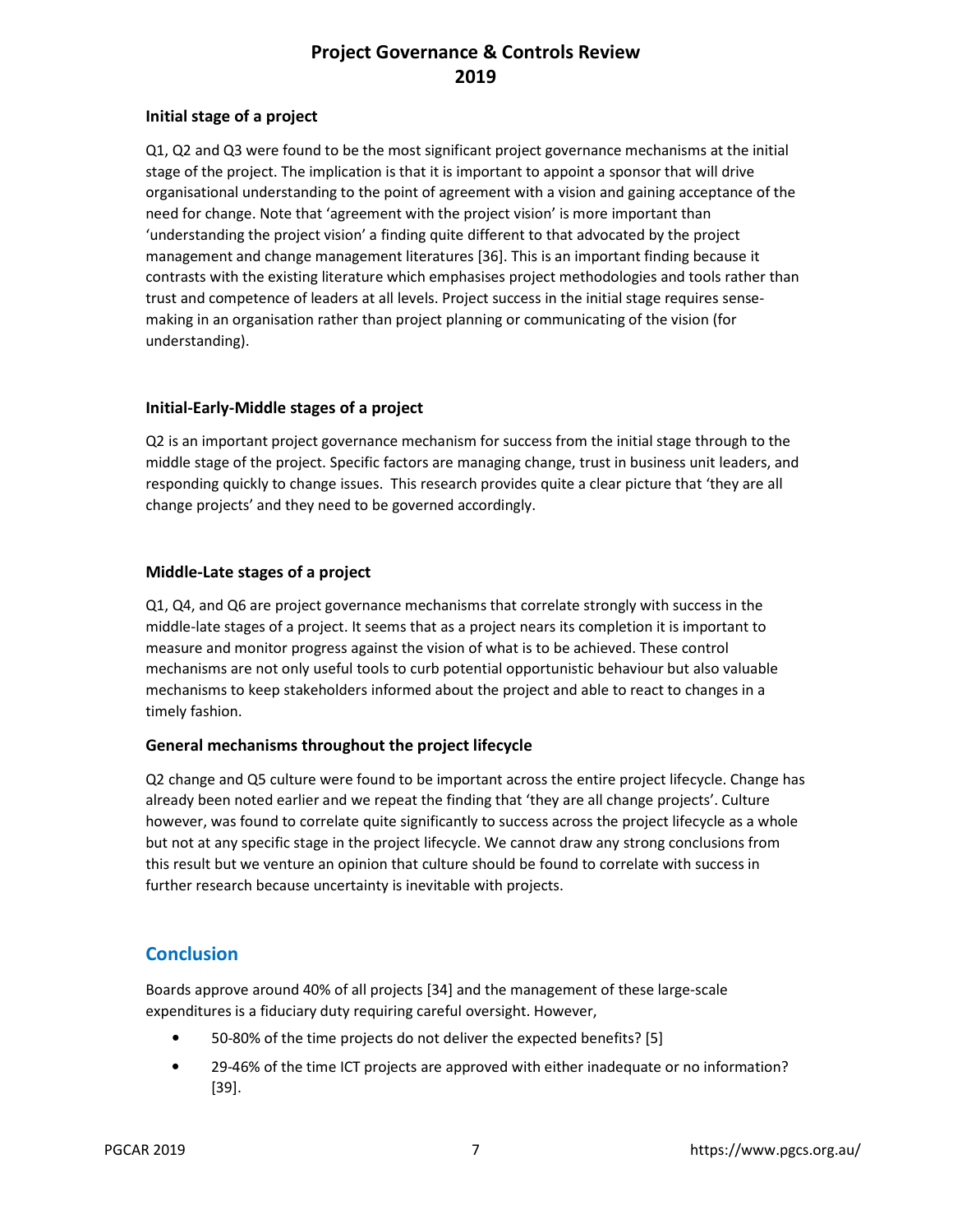Nobel Laureate Daniel Kahneman reported statistics that suggest the problem is widespread with ¼ of mergers and acquisitions never paying off, most large capital projects failing to live up to expectations, the majority of efforts to enter new markets abandoned in a few years and 70% of new manufacturing plants closed in their first decade [4]. We believe it is only a matter of time before boards and their management teams are held to account for these lapses in corporate governance.

The research reported in this paper has implications for how the problem can be addressed. This research suggests that following the 6Q Governance™ framework should increase project success rates. This research suggests a focus on change management to ensure realisation of business benefits. In contrast, the conventional project management wisdom focusses on methodology, user involvement, top management support, high level planning and competent project teams [37], [38] and we suggest the conventional wisdom overemphasises mechanisms to manage time and cost considerations and under-emphasises the realisation of business benefits.

This research points to a project governance framework that is supported by evidence and addresses corporate governance concerns. We suggest 6Q Governance™ offers boards and their top management teams a way to govern their projects more actively and that they would be unwise to continue with the current practice which ranges from benign neglect to what Deloitte have called "tantamount to negligence" [39]. The key is for the governance team to use their time strategically and focus firstly on clarifying the benefits and then on managing organisational change to realise the benefits. There needs to be a recognition that projects deal with varying degrees of uncertainty and effective governance needs to monitor and respond to emergent events.

\_\_\_\_\_\_\_\_\_\_\_\_\_\_\_\_\_\_\_\_\_\_\_\_\_\_\_\_\_\_\_

#### **References**

- [1] Y. H. Kwak and F. T. Anbari, "Analyzing project management research: Perspectives from top management journals," Int. J. Proj. Manag., vol. 27, no. 5, pp. 435–446, 2009.
- [2] M. C. Mankins and R. Steele, "Turning great strategy into great performance," Harv. Bus. Rev., vol. 83, no. 7–8, pp. 64-+, 2005.
- [3] W. Kiechell, The Lords of Strategy. Boston: Harvard Business Press, 2010.
- [4] D. Lovallo and D. Kahneman, "Delusions of success: how optimism undermines executive's decisions," Harv. Bus. Rev., vol. 81, no. 7, 2003.
- [5] R. Young, "What is the ROI for IT Project Governance? Establishing a benchmark," in 2006 IT Governance International Conference, 2006.
- [6] R. Young and J. Grant, "Is strategy implemented by projects? Disturbing evidence in the State of NSW," Int. J. Proj. Manag., vol. 33, no. 1, pp. 15–28, 2015.
- [7] J. Watson and J. E. Everett, "Do small businesses have high failure rates?," J. Small Bus. Manag., vol. 34, no. 4, p. 45, 1996.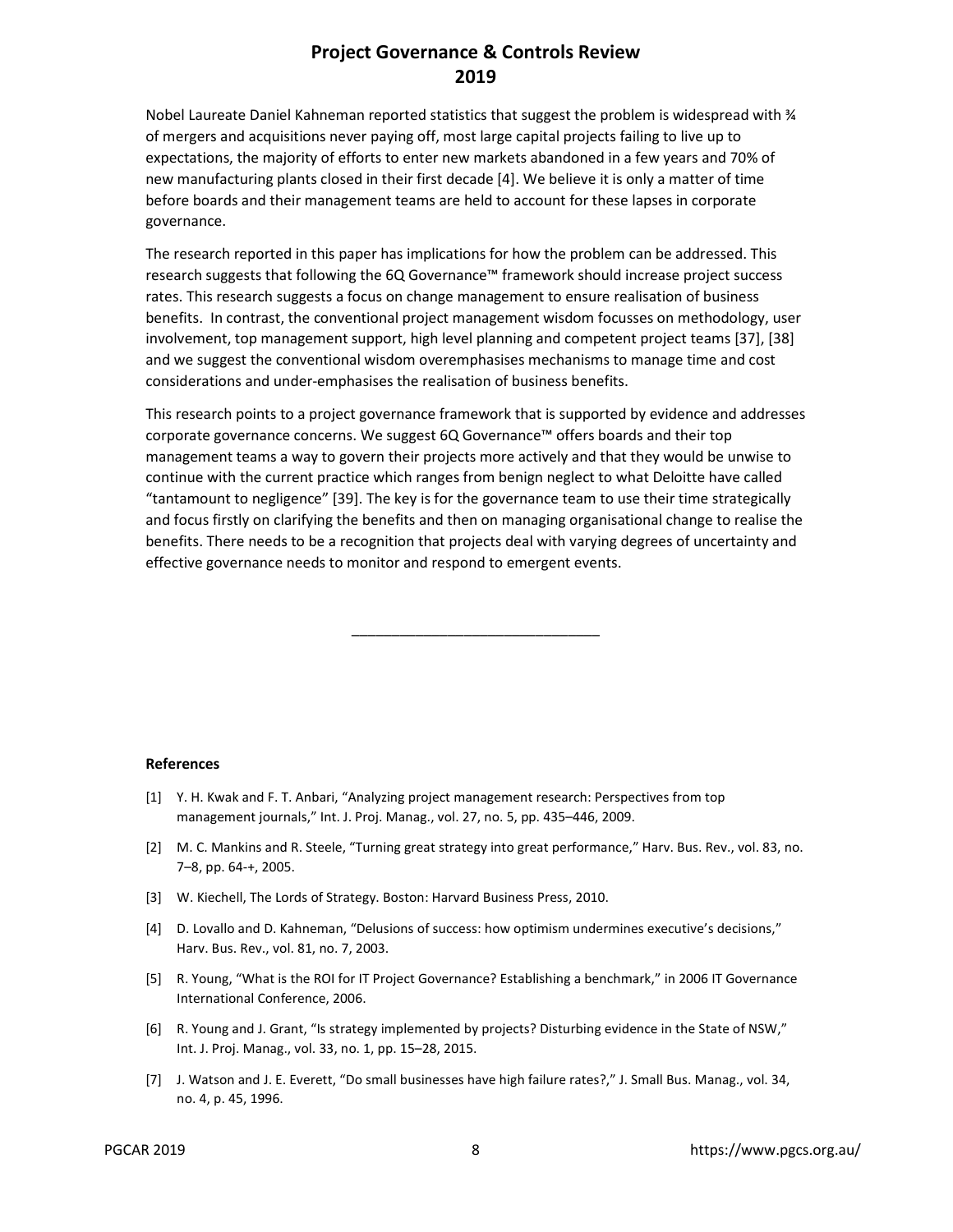- [8] Booz Allen Hamilton, "Too Much SOX Can Kill You Resolving the Compliance Paradox," 2004.
- [9] J. Stewart, "The meaning of strategy in the public sector," Aust. J. Public Adm., vol. 63, no. 4, pp. 16–21, 2004.
- [10] R. Young, M. Young, E. Jordan, and P. O'Connor, "Is strategy being implemented through projects? Contrary evidence from a leader in New Public Management," Int. J. Proj. Manag., vol. 30, no. 8, pp. 887– 900, Apr. 2012.
- [11] D. Baccarini, "The logical framework for defining project success," Proj. Manag. J., vol. 30, no. 4, pp. 25– 32, 1999.
- [12] R. Young and E. Jordan, "Top management support: Mantra or necessity?," Int. J. Proj. Manag., vol. 26, no. 7, pp. 713–725, 2008.
- [13] R. Young and S. Poon, "TOP MANAGEMENT SUPPORT almost always NECESSARY AND sometimes SUFFICIENT for success: findings from a fuzzy set analysis," Int. J. Proj. Manag., vol. 31, pp. 943–957, 2013.
- [14] L. Crawford, "Senior management perceptions of project management competence," Int. J. Proj. Manag., vol. 23, no. 1, pp. 7–16, 2005.
- [15] Standards Australia, HB280 Case Studies How boards and senior management have governed ICT projects to succeed (or fail). Sydney: Standards Australia, 2006.
- [16] ISO 38500, "Corporate governance of information technology." International Standards Organisation, 2008.
- [17] R. Young, W. Chen, A. Quazi, W. Parry, A. Wong, and S. K. Poon, "The relationship between project governance mechanisms and project success? An international dataset," Int. J. Manag. Proj. Bus.
- [18] T. Ahola, I. Ruuska, K. Artto, and J. Kujala, "What is project governance and what are its origins?," Int. J. Proj. Manag., vol. 32, no. 8, pp. 1321–1332, 2014.
- [19] J. R. Turner and A. Keegan, "Mechanisms of governance in the project-based organization:: Roles of the broker and steward," Eur. Manag. J., vol. 19, no. 3, pp. 254–267, 2001.
- [20] M. Mähring, "IT Project Governance: a process-oriented study of organizational control and executive involvement," The Economic Research Institute. Stockholm School of Economics, Stockholm, 2002.
- [21] A. ul Musawir, C. E. M. Serra, O. Zwikael, and I. Ali, "Project governance, benefit management, and project success : Towards a framework for supporting organizational strategy implementation," Int. J. Proj. Manag., vol. 35, no. 8, pp. 1658–1672, 2017.
- [22] M. Simard, M. Aubry, and D. Laberge, "The utopia of order versus chaos: A conceptual framework for governance, organizational design and governmentality in projects," Int. J. Proj. Manag., vol. 36, no. 3, pp. 460–473, 2018.
- [23] APM, Directing Change: A guide to the governance of project management. Princes Risborough, UK: Association for Project Management, 2011.
- [24] APM, Governance of co-owned projects. Princes Risborough, UK: Association for Project Management, 2017.
- [25] APM, Sponsoring change: a guide to the governance aspects of project sponsorship. Princes Risborough, UK: Association for Project Management, 2009.
- [26] PMI, Governance of Portfolios, Programs and Projects: A Practice Guide. Newtown Square, PA: Project Management Institute, 2016.